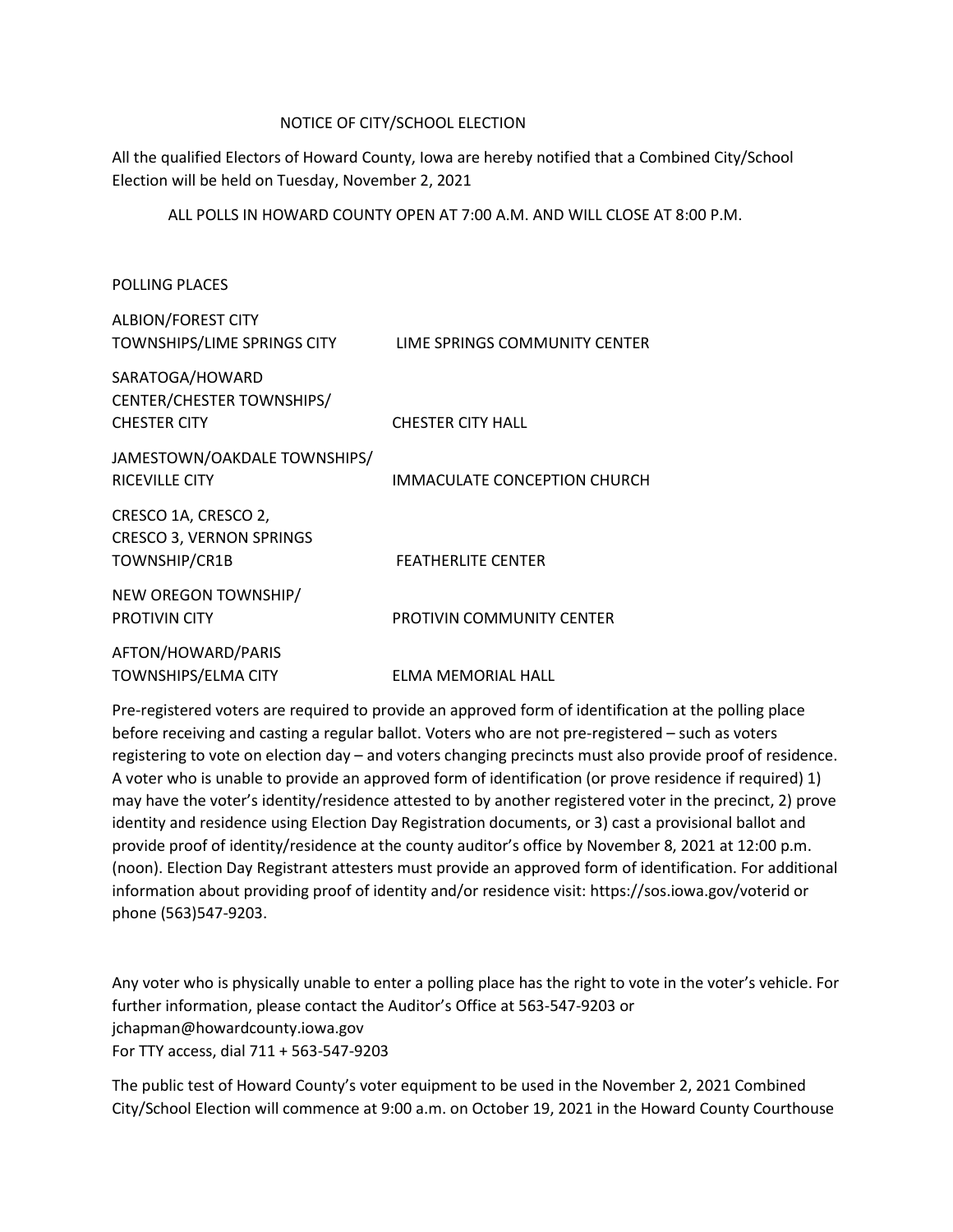and will continue until completed. The public is invited to attend. For further information, please contact the Howard County Auditor's office at the number or email address listed above.

I, Julie Chapman, hereby certify that the following offices, public measures and candidates will appear on the ballots in the combined city/school election to be held on November 2, 2021 in the specific jurisdictions:

FOR MAYOR FOR MAYOR Vote For No More Than One Vote For No More Than One KELLI GOSCH BRIAN JOHNSON TROY CLEVELAND DAVID BRENNO FOR COUNCIL MEMBER

FOR COUNCIL MEMBER 2<sup>nd</sup> WARD BRADY VRIEZE Vote For No More Than One **RICHARD COTTRELL** AMY S BOUSKA

Vote For No More Than One Formulation of the FOR MAYOR RICHARD MCCONNELL Vote For No More Than One

CITY OF CHESTER CANDIDATES FOR COUNCIL MEMBER FOR COUNCIL MEMBER Vote For No More Than Two Vote For No More Than Three KATHLEEN DOZARK TIMOTHY L HOWLAND

FOR MAYOR FOR COUNICL MEMBER GERALD HAAR IN A GERALD HAAR IN A GERALD HAAR IN A GERALD HAAR IN A GERALD HAAR IN A GERALD HAAR IN A GERALD H RANDY THOREN BRIAN SIGLER

FOR COUNCIL MEMBER FOR COUNCIL MEMBER TO Vote For No More Than Three FILL VACANCY

CITY OF CRESCO CANDIDATES CITY OF LIME SPRINGS CANDIDATES

Vote For No More Than Three

FOR COUNCIL MEMBER AT LARGE **CITY OF PROTIVIN CANDIDATES** MICHAEL LENSING

> KEN PANOS MILAN J MOHN

CITY OF ELMA CANDIDATES CITY OF RICEVILLE CANDIDATES Vote For No More Than One Vote For No More Than Three SALVADOR GOMEZ

> Vote For No More Than One LUKE HARKEN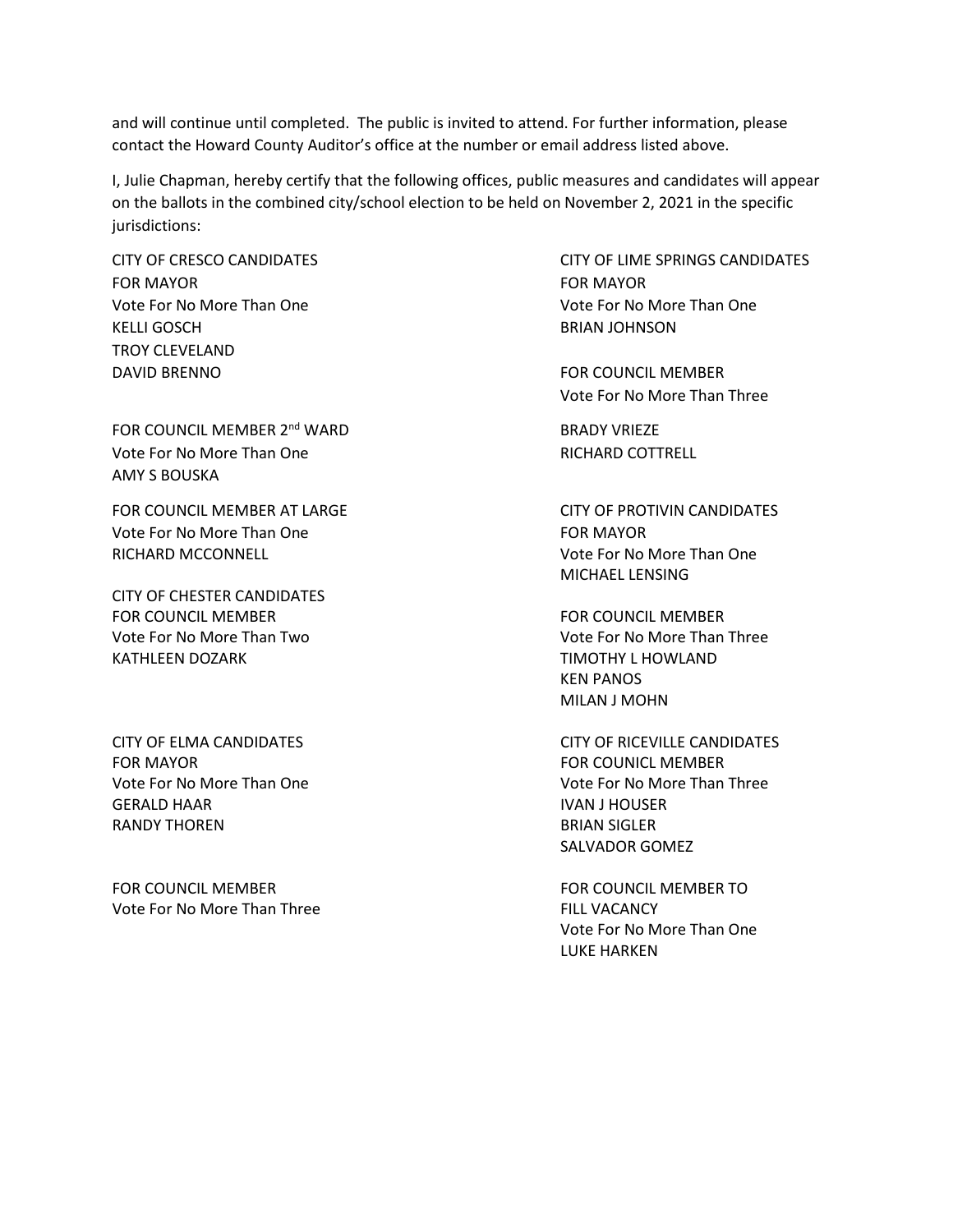HOWARD-WINNESHIEK COMMUNITY SCHOOL DISTRICT NORTHEAST IOWA COMMUNITY FOR BOARD DIRECTOR DISTRICT #1 COLLEGE BOARD OF TRUSTEES Vote For No More Than One FOR BOARD DIRECTOR DISTRICT #1 ALISON HOLTEN Vote For No More Than One NIKKI VAN DEN HEEVER SUE RUNYON JON HAYEK

Vote For No More Than One Vote For No More Than One THOMAS C WILLIAMS **EXECUTE A RESERVE THOMAS C WILLIAMS** LISA KAMMERER

RICEVILLE COMMUNITY SCHOOL DISTRICT SCHOOL DISTRICT FOR BOARD DIRECTOR DISTRICT #5 FOR BOARD DIRECTOR AT LARGE Vote For No More Than One Vote For No More Than One SCOTT SCHUMANN KATIE STIKA KARL FOX

NEW HAMPTON COMMUNITY SCHOOL DISTRICT Vote For No More Than One FOR BOARD DIRECTOR AT LARGE DONALD DONALD P Blazek Vote For No More Than One TIM DENNER

FOR BOARD DIRECTOR DISTRICT #1 Vote For No More Than One ADAM SCHWICKERATH

FOR BOARD DIRECTOR DISTRICT #2 Vote For No More Than One BOB AYERS

NORTHEAST IOWA COMMUNITY COLLEGE BOARD OF TRUSTEES FOR BOARD DIRECTOR DISTRICT #4 FOR BOARD DIRECTOR DISTRICT #2

TURKEY VALLEY COMMUNITY

FOR BOARD DIRECTOR DISTRICT #1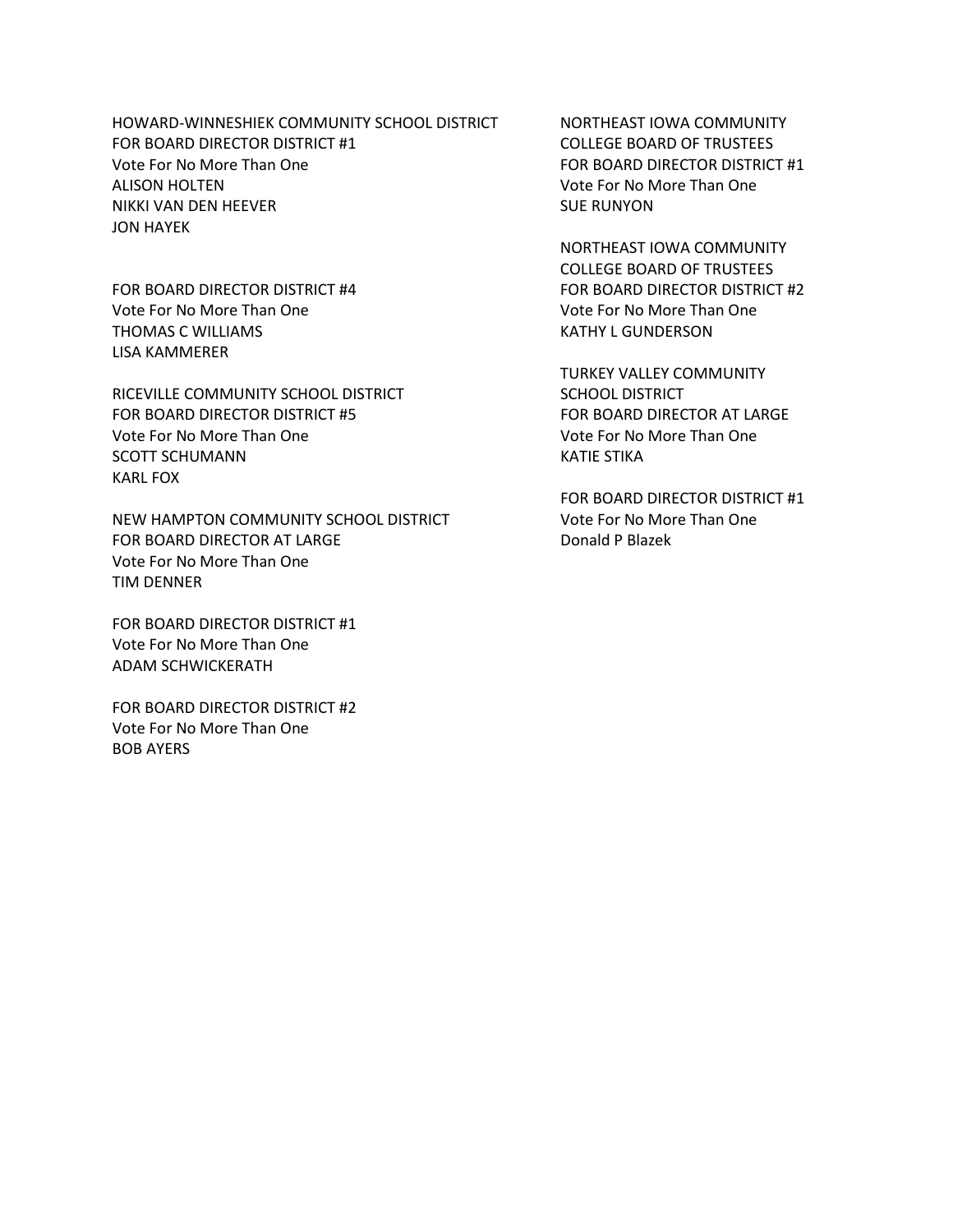### PUBLIC MEASURE KF

#### SHALL THE FOLLOWING PUBLIC MEASURE BE ADOPTED?

YES

NO

Summary: To authorize imposition of a new local sales and services tax in the unincorporated area of the County of Howard, that will continue without repeal of the existing local sales and services tax at the rate of one percent (1%) to be effective from July 1, 2023, until repealed.

A new local sales and services tax shall be imposed in the unincorporated area of the County of Howard that will continue without repeal of the existing local sales and services tax at the rate of one percent (1%) to be effective on July 1, 2023.

Revenues from the sales and services tax are to be allocated as follows:

0% for property tax relief in the unincorporated area of Howard County

75% for Secondary Roads and Bridges in the unincorporated (rural) area

of Howard County

20% for Howard County Economic Commission

5% for Howard County Library Association

### PUBLIC MEASURE KG

SHALL THE FOLLOWING PUBLIC MEASURES BE ADOPTED?

YES

NO

Shall the Library Board of Trustees and the City Council of the City of Cresco, of Howard County, State of Iowa be authorized to change the Library Board of Trustees by:

Reducing the number from nine members to seven members?

PUBLIC MEASURE KH

SHALL THE FOLLOWING PUBLIC MEASURES BE ADOPTED?

YES

NO

Shall the Library Board of Trustees and the City Council of the City of Cresco, of Howard County, State of Iowa be authorized to change the Library Board of Trustees by:

Reducing the length of the term from six years to three years?